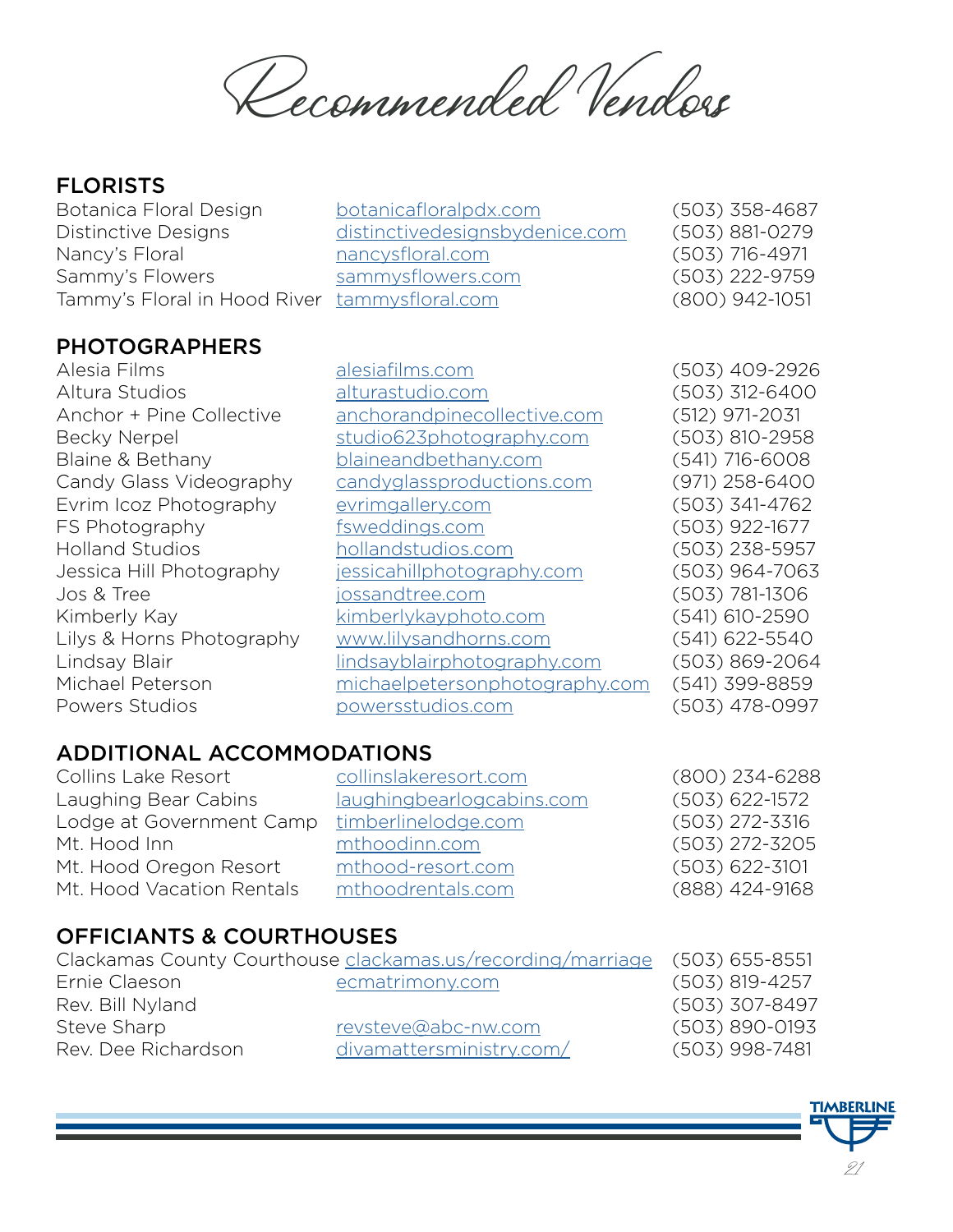Recommended Services

continued

| WEDDING COORDINATORS                          |                    |
|-----------------------------------------------|--------------------|
| <u>luxenw.com</u>                             | $(503)$ 477-0599   |
| bonsoiree.com                                 | $(503)$ 230-9311   |
|                                               |                    |
| 3legtorso.com                                 | $(503) 740 - 9614$ |
| asoundchoiceentertainment.com                 | $(503) 557 - 8554$ |
| mediajockeys.com                              | (503) 234-2492     |
| adancingpenguin.com                           | $(503)$ 282-3421   |
| duoconbrio.com                                | (503) 407-6256     |
| Harpist                                       | $(503) 626 - 4277$ |
| Singer Guitarist                              | $(503)$ 819-6246   |
| musicbyinnisfree.com                          | $(503)$ 282-3265   |
| Jackstraw Acoustic Bluegrass<br>jackstraw.net | $(503)$ 231-0876   |
| <u>johnrossmusic.com</u>                      | $(503)$ 515-3559   |
| maureenloveharpist.com                        | $(503) 636 - 5429$ |
| portlandpiper.com                             | (503) 452-8983     |
| pacifictalent.com                             | (503) 228-3620     |
| portlandiabrass.com                           | (503)891-3821      |
| rosecityhotclub.com                           | $(503)$ 826-0212   |
|                                               |                    |
|                                               |                    |

#### **IRANSPORTATION**

WEDDING COORDINATORS

| ecoshuttle.com                                     | $(503) 548 - 4480$ |
|----------------------------------------------------|--------------------|
| aspenlimotours.com                                 | $(503)$ 274-9505   |
| bluestarbus.com                                    | $(503)$ 249-1837   |
| airporttransportationinportland.com (503) 668-7433 |                    |
| nwnavigator.com                                    | $(503)$ 285-3000   |
| seatosummit.net/shuttle-services                   | $(503)$ 286-9333   |
|                                                    |                    |

# **HAIR & MAKEUP**<br>Lauren Mather

Lauren Mather <u>mather.lauren@gmail.com</u> (503) 869-2362<br>|Kalyn Benaroya <u>kalynbenaroya@hotmail.com</u> (503) 781-7777 [kalynbenaroya@hotmail.com](mailto:KalynBenaroya@hotmail.com) (503) 781-7777 Micah Hoiland [micahehoiland@gmail.com](mailto:micahehoiland@gmail.com) (971) 221-7556 Geneva Garcia [ig@geneva.hairmua](mailto:ig@geneva.hairmua) (661) 317-1223